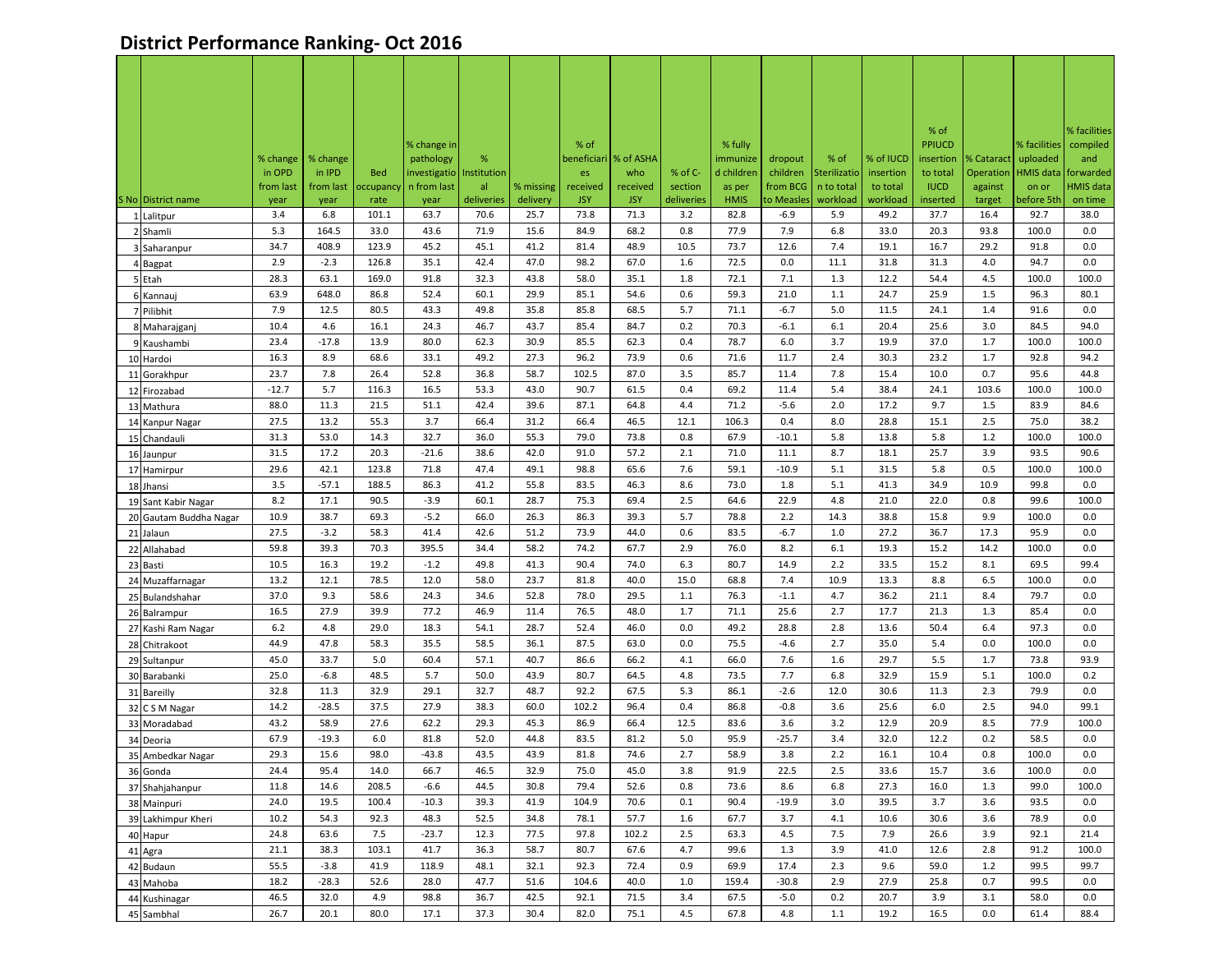## **District Performance Ranking- Oct 2016**

|                        |           |           |            |                            |            |           | % of       |                         |            |                     |            |              |           | % of                       |            |                          | % facilities    |
|------------------------|-----------|-----------|------------|----------------------------|------------|-----------|------------|-------------------------|------------|---------------------|------------|--------------|-----------|----------------------------|------------|--------------------------|-----------------|
|                        | % change  | % change  |            | % change in<br>pathology   | %          |           |            | beneficiari   % of ASHA |            | % fully<br>immunize | dropout    | % of         | % of IUCD | <b>PPIUCD</b><br>insertion | % Cataract | % facilities<br>uploaded | compiled<br>and |
|                        | in OPD    | in IPD    | <b>Bed</b> | investigatio   Institution |            |           | es         | who                     | % of C-    | d children          | children   | Sterilizatio | insertion | to total                   | Operation  | HMIS data                | forwarded       |
|                        | from last | from last | occupancy  | n from last                | al         | % missing | received   | received                | section    | as per              | from BCG   | n to total   | to total  | <b>IUCD</b>                | against    | on or                    | HMIS data       |
| S No District name     | year      | year      | rate       | year                       | deliveries | delivery  | <b>JSY</b> | <b>JSY</b>              | deliveries | <b>HMIS</b>         | to Measles | workload     | workload  | inserted                   | target     | before 5th               | on time         |
| 46 Rampur              | 8.6       | 22.3      | 45.9       | 15.5                       | 29.8       | 43.4      | 77.6       | 49.2                    | 4.8        | 63.1                | 7.6        | 2.1          | 18.7      | 16.7                       | 3.4        | 93.2                     | 0.0             |
| 47 Farrukhabad         | 19.3      | 10.1      | 64.9       | 1.9                        | 43.2       | 38.2      | 87.1       | 62.4                    | 1.2        | 65.3                | 17.6       | 4.5          | 30.4      | 20.5                       | 1.1        | 84.5                     | 0.0             |
| 48 Varanasi            | 36.4      | 15.2      | 20.0       | 35.7                       | 30.2       | 68.8      | 73.8       | 70.5                    | 6.3        | 71.4                | $-0.2$     | 18.8         | 22.8      | 22.6                       | 2.7        | 43.9                     | 0.0             |
| 49 Ghaziabad           | 25.1      | 11.9      | 103.8      | 18.3                       | 28.7       | 53.7      | 62.2       | 28.2                    | 6.5        | 109.9               | $-19.5$    | 7.3          | 29.5      | 7.8                        | 9.2        | 93.1                     | 0.0             |
| 50 Siddharth Nagar     | 3.9       | 32.6      | 25.8       | $-14.4$                    | 43.4       | 17.9      | 55.3       | 54.0                    | 0.5        | 80.4                | 19.0       | 2.3          | 22.5      | 10.2                       | 3.7        | 99.7                     | 0.0             |
| 51 Sitapur             | 11.9      | 12.2      | 19.8       | 13.8                       | 52.6       | 27.9      | 90.2       | 62.2                    | 1.1        | 84.3                | 5.6        | 3.5          | 10.6      | 36.5                       | 2.1        | 82.8                     | 0.0             |
| 52 Pratapgarh          | 4.2       | 5.6       | 15.7       | 16.2                       | 43.5       | 49.1      | 74.1       | 51.6                    | 3.9        | 53.1                | 11.6       | 8.6          | 15.7      | 16.0                       | 11.9       | 95.0                     | 99.7            |
| 53 Mirzapur            | $-1.2$    | $-1.3$    | 138.0      | 1.1                        | 48.6       | 34.1      | 65.9       | 36.0                    | 4.9        | 65.6                | 6.9        | 4.9          | 19.8      | 21.7                       | 5.0        | 100.0                    | 100.0           |
| 54 Shrawasti           | 4.7       | 1.1       | 21.0       | $-3.5$                     | 72.1       | 11.0      | 81.9       | 55.3                    | 0.1        | 79.4                | 19.7       | 0.7          | 4.9       | 92.6                       | 10.8       | 22.4                     | 0.0             |
| 55 Sant Ravidas Nagar  | 8.2       | 4.6       | 36.8       | 0.3                        | 41.4       | 52.2      | 84.2       | 71.9                    | 2.6        | 71.4                | 5.3        | 4.8          | 30.6      | 8.3                        | 5.3        | 99.0                     | 0.0             |
| 56 Sonbhadra           | 41.5      | 80.1      | 38.5       | 127.8                      | 42.2       | 36.7      | 77.7       | 55.7                    | 0.0        | 74.6                | 3.4        | 2.0          | 12.6      | 19.1                       | 3.9        | 90.6                     | 0.0             |
| 57 Banda               | 45.1      | 25.0      | 13.7       | $-4.0$                     | 59.6       | 35.4      | 84.8       | 45.5                    | 0.9        | 77.2                | $-6.5$     | 1.1          | 30.9      | 18.6                       | 0.0        | 99.4                     | 0.0             |
| 58 Hathras             | 11.3      | 17.7      | 28.2       | 0.4                        | 47.6       | 5.3       | 99.8       | 72.0                    | 1.1        | 86.3                | 5.8        | 2.0          | 42.3      | 3.1                        | 0.0        | 55.4                     | 0.0             |
| 59 Bahraich            | 10.9      | 54.1      | 13.9       | 47.0                       | 54.9       | 25.0      | 53.1       | 25.0                    | 3.9        | 67.9                | 19.2       | 2.0          | 8.7       | 26.3                       | 4.4        | 79.0                     | 0.0             |
| 60 Rae Bareli          | 29.7      | 9.6       | 9.8        | 20.1                       | 52.2       | 45.8      | 81.7       | 68.2                    | 3.9        | 62.2                | 8.6        | 2.6          | 16.1      | 23.1                       | 2.7        | 99.8                     | 33.9            |
| 61 Ghazipur            | 21.3      | 71.7      | 68.2       | 32.9                       | 37.2       | 49.2      | 89.0       | 73.1                    | 1.0        | 62.0                | 12.7       | 3.7          | 8.5       | 16.0                       | 0.4        | 82.2                     | 0.0             |
| 62 Lucknow             | 26.6      | 18.5      | 61.2       | 34.4                       | 37.8       | 60.8      | 65.5       | 25.9                    | 22.8       | 105.2               | 10.9       | 6.8          | 13.4      | 61.1                       | 9.5        | 53.4                     | 22.5            |
| 63 Unnav               | 8.9       | $-6.9$    | 37.4       | 15.8                       | 35.7       | 58.7      | 95.1       | 65.0                    | 0.8        | 58.0                | $-1.9$     | 3.2          | 20.8      | 16.1                       | 0.9        | 85.7                     | 0.0             |
| 64 Fatehpur            | $-7.2$    | 25.9      | 28.8       | 25.3                       | 40.5       | 43.0      | 71.0       | 59.1                    | 1.2        | 69.5                | $-1.9$     | 1.8          | 5.9       | 31.0                       | 2.0        | 85.1                     | 100.0           |
| 65 Auraiya             | $-17.6$   | $-31.5$   | 22.6       | 6.3                        | 40.0       | 49.8      | 85.1       | 65.6                    | 0.0        | 66.6                | 8.0        | 1.5          | 33.5      | 26.3                       | 3.3        | 94.2                     | 0.0             |
| 66 Maunathbhanjan      | $-15.2$   | 20.9      | 21.1       | 14.6                       | 47.1       | 45.5      | 60.2       | 62.5                    | 0.2        | 68.3                | 4.3        | 5.0          | 10.4      | 10.1                       | 1.8        | 19.2                     | 100.0           |
| 67 Ballia              | $-1.6$    | 13.9      | 13.7       | 16.7                       | 40.0       | 45.7      | 43.5       | 31.9                    | 2.3        | 60.9                | 0.7        | 2.9          | 4.5       | 39.6                       | 0.0        | 100.0                    | 52.1            |
| 68 Etawah              | 2.4       | 24.0      | 125.5      | 40.9                       | 68.5       | 30.0      | 57.0       | 54.1                    | 9.5        | 67.6                | 18.6       | 6.5          | 32.3      | 22.4                       | 29.3       | 89.1                     | 0.0             |
| 69 Azamgarh            | 34.8      | 116.1     | 35.9       | 109.8                      | 38.0       | 55.8      | 71.7       | 53.9                    | 3.0        | 66.6                | 6.1        | 7.8          | 7.6       | 29.1                       | 7.4        | 91.1                     | 100.0           |
| 70 Faizabad            | 13.9      | 18.8      | 59.6       | 11.2                       | 50.2       | 44.8      | 59.9       | 49.4                    | 2.7        | 68.2                | 4.0        | 2.3          | 22.2      | 12.5                       | 1.5        | 82.7                     | 0.0             |
| 71 Jyotiba Phule Nagar | 18.2      | 1.1       | 17.2       | 30.8                       | 28.6       | 54.9      | 65.1       | 58.0                    | 0.0        | 66.5                | 3.0        | 5.8          | 14.0      | 32.2                       | 6.1        | 74.4                     | 0.0             |
| 72 Meerut              | $-34.5$   | $-29.1$   | 17.3       | $-27.5$                    | 21.0       | 70.7      | 67.6       | 54.5                    | 11.6       | 53.8                | 1.0        | 9.7          | 17.1      | 22.7                       | 3.8        | 99.5                     | 97.2            |
| 73 Aligarh             | 4.2       | $-19.1$   | 73.1       | 1.0                        | 49.8       | 37.3      | 37.7       | 20.8                    | 1.9        | 68.6                | 8.6        | 2.3          | 20.2      | 34.8                       | 4.3        | 71.8                     | 0.0             |
| 74 Kanpur Dehat        | 29.5      | 2.6       | 15.2       | 41.1                       | 38.3       | 55.1      | 79.2       | 42.4                    | 0.8        | 65.3                | 8.0        | 2.4          | 25.7      | 13.2                       | 0.9        | 98.3                     | 0.0             |
| 75 Bijnor              | 5.3       | $-7.4$    | 3.2        | 3.4                        | 23.2       | 61.4      | 69.9       | 49.2                    | 6.2        | 55.8                | 6.9        | 2.7          | 27.6      | 7.5                        | 4.4        | 64.2                     | 0.0             |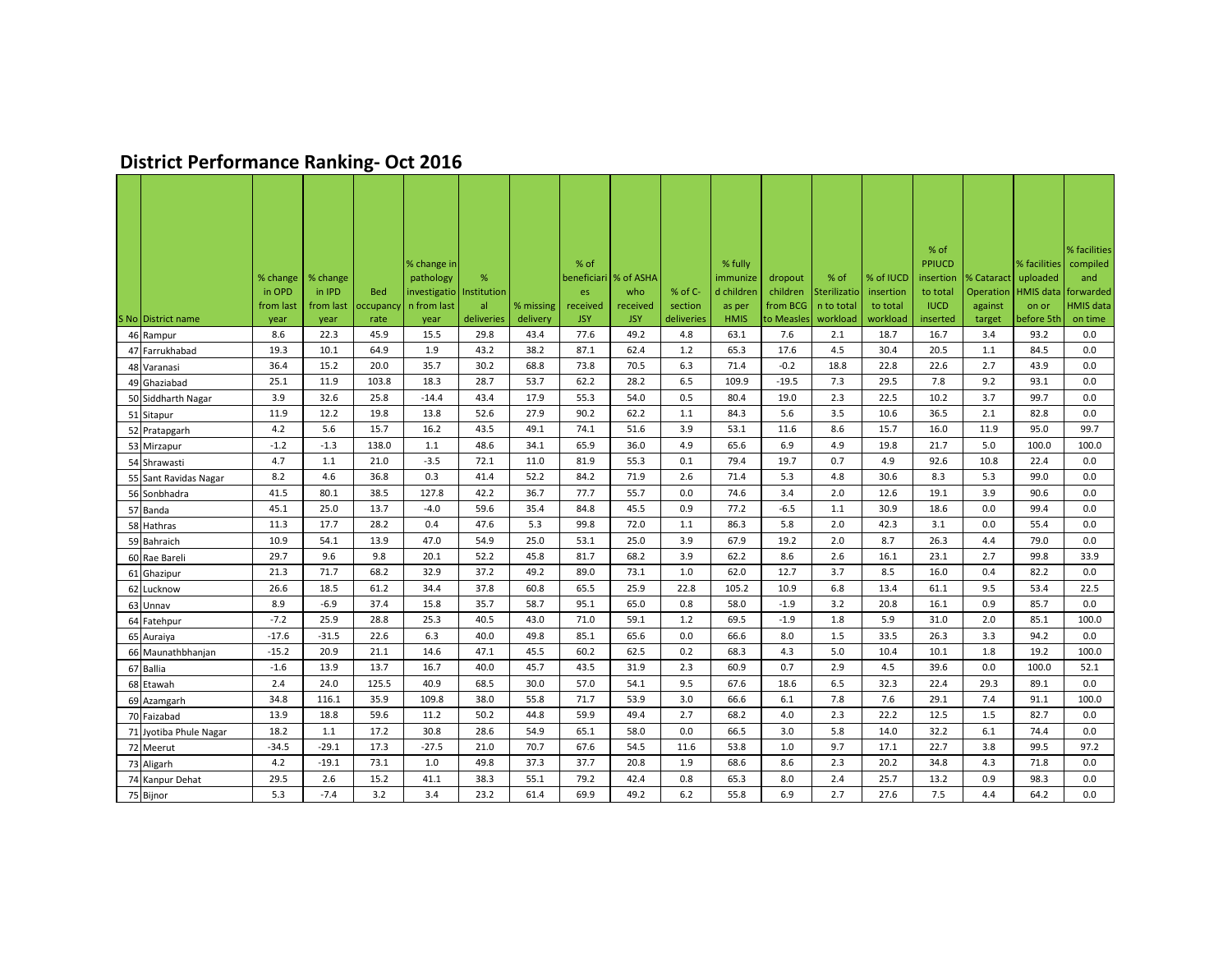## **District Perform**

|                                 |                           |               |                       |                        |                         |                      |                  |                       |                        |                        |                       | % of                |                    |                      |                   |              |                      |            |                |                 |
|---------------------------------|---------------------------|---------------|-----------------------|------------------------|-------------------------|----------------------|------------------|-----------------------|------------------------|------------------------|-----------------------|---------------------|--------------------|----------------------|-------------------|--------------|----------------------|------------|----------------|-----------------|
|                                 |                           |               |                       |                        |                         |                      | % of             | % of                  |                        |                        | % of                  | constructi          |                    |                      |                   |              |                      |            |                |                 |
|                                 |                           |               |                       |                        |                         |                      | <b>Budget</b>    | <b>Budget</b>         |                        | % of                   | <b>Budget</b>         | on works            | % Budget           |                      |                   |              |                      |            |                |                 |
|                                 |                           | % of          |                       |                        | # of                    |                      | utilized         | utilized              | % of                   | <b>Budget</b>          | utilized              | :ompleted           | utilized in        |                      |                   |              | Maternal             |            |                |                 |
|                                 | % facilities              | estimated     | % of                  | % Fully                | women                   | # of                 | <b>RCH flexi</b> | <b>Mission</b>        | <b>Budget</b>          | utilized               | <b>National</b>       | /in                 | constructi         |                      |                   |              | death                |            |                |                 |
|                                 | uploaded<br><b>UPHMIS</b> | preg<br>women | estimated<br>children | immunize<br>d children | received<br>full ANC (3 | delivery<br>reported | pool<br>against  | flexi pool<br>against | utilized RI<br>against | <b>NUHM</b><br>against | orogramn<br>e against | progress<br>against | on work<br>against | Rate of<br>change of | % of<br>pregnancy | % received   | reported<br>per 1000 |            |                | <b>District</b> |
|                                 | data on                   | egistered     | registered            | as per                 | ANC) as                 | as per               | fund             | fund                  | fund                   | fund                   | fund                  | work                | fund               | ins del              | identified        | full ANC (3  | expected             |            |                | performan       |
| S No District name              | time                      | in MCTS       | in MCTS               | <b>MCTS</b>            | per MCTS                | <b>MCTS</b>          | available        | available             | available              | available              | available             | anctioneo           | available          | rate                 | as HRP            | ANC)         | death                | tscore     | rank           |                 |
| 1 Lalitpur                      | 0.0                       | 66.1          | 48.0                  | 20.0                   | 20.6                    | 36.4                 | 57.3             | 35.3                  | 53.5                   | 62.0                   | 38.6                  | 100.0               | 100.0              | $-1.7$               | 1.5               | 90.4         | 685.7                | 127        | 1              | Best            |
| 2 Shamli                        | 0.0                       | 58.7          | 42.5                  | 20.3                   | 33.8                    | 30.2                 | 68.3             | 30.8                  | 66.5                   | 47.5                   | 45.5                  | 100.0               | 100.0              | 44.7                 | 4.9               | 69.8         | 268.5                | 126        | $\overline{2}$ | Best            |
| 3 Saharanpur                    | 0.0                       | 61.2          | 42.0                  | 22.0                   | 32.8                    | 27.0                 | 68.6             | 44.4                  | 43.3                   | 60.6                   | 43.0                  | 100.0               | 100.0              | $-0.7$               | 5.4               | 74.2         | 200.4                | 123        | $\overline{3}$ | Best            |
| 4 Bagpat                        | 0.7                       | 76.9          | 72.4                  | 38.8                   | 54.6                    | 10.5                 | 47.9             | 28.8                  | 33.9                   | 69.3                   | 53.6                  | 100.0               | 90.8               | $-29.7$              | 5.9               | 78.5         | 276.5                | 119        | $\overline{4}$ | Best            |
| 5 Etah                          | 73.2                      | 85.9          | 67.3                  | 55.5                   | 24.2                    | 16.6                 | 48.1             | 38.7                  | 46.5                   | 54.4                   | 47.0                  | 100.0               | 100.0              | 2.0                  | 8.7               | 60.5         | 115.0                | 119        | $\overline{4}$ | Best            |
| 6 Kannauj                       | 92.7                      | 70.3          | 45.5                  | 25.1                   | 49.1                    | 27.6                 | 66.2             | 34.2                  | 63.1                   | 55.0                   | 35.9                  | 100.0               | 93.2               | 7.2                  | 5.2               | 61.3         | 32.7                 | 119        | $\overline{4}$ | Best            |
| 7 Pilibhit                      | 96.7                      | 64.8          | 44.1                  | 30.1                   | 24.8                    | 16.0                 | 56.4             | 40.0                  | 57.2                   | 26.1                   | 27.6                  | 95.2                | 89.6               | 1.9                  | 5.6               | 76.5         | 147.5                | 117        | $\overline{7}$ |                 |
| 8 Maharajganj                   | 48.7                      | 79.0          | 53.7                  | 30.9                   | 42.1                    | 13.5                 | 59.8             | 34.9                  | 67.3                   | 36.3                   | 40.4                  | 100.0               | 69.4               | 8.8                  | 5.3               | 71.6         | 145.1                | 117        | $\overline{7}$ |                 |
| 9 Kaushambi                     | 84.4                      | 108.1         | 40.1                  | 17.9                   | 21.9                    | 15.7                 | 55.5             | 42.1                  | 45.0                   | 63.6                   | 39.6                  | 100.0               | 91.5               | 10.2                 | 4.0               | 65.9         | 0.0                  | 115        | 9              |                 |
| 10 Hardoi                       | 92.1                      | 66.5          | 49.9                  | 17.4                   | 29.1                    | 25.6                 | 62.5             | 34.3                  | 64.7                   | 45.8                   | 20.7                  | 100.0               | 61.2               | 10.3                 | 6.3               | 66.9         | 52.8                 | 113        | 10             |                 |
| 11 Gorakhpur                    | 31.0                      | 55.1          | 43.8                  | 29.4                   | 26.5                    | 14.2                 | 56.4             | 62.1                  | 51.8                   | 73.3                   | 19.3                  | 100.0               | 98.8               | 3.6                  | 7.9               | 74.1         | 9.4                  | 111        | 11             |                 |
| 12 Firozabad                    | 0.0                       | 67.1          | 47.7                  | 22.9                   | 16.7                    | 12.2                 | 53.5             | 36.8                  | 53.1                   | 61.2                   | 30.4                  | 100.0               | 79.0               | 8.0                  | 1.4               | 72.1         | 59.1                 | 110        | 12             |                 |
| 13 Mathura                      | 0.0                       | 54.4          | 42.7                  | 22.0                   | 25.8                    | 9.7                  | 61.4             | 43.9                  | 48.1                   | 69.0                   | 33.1                  | 100.0               | 97.9               | 69.8                 | 2.2               | 80.7         | 210.2                | 110        | 12             |                 |
| 14 Kanpur Nagar                 | 0.2                       | 23.1          | 27.9                  | 19.0                   | 15.1                    | 7.9                  | 54.1             | 36.5                  | 42.6                   | 74.8                   | 42.1                  | 100.0               | 95.7               | 21.3                 | 5.7               | 65.1         | 208.0                | 110        | 12             |                 |
| 15 Chandauli                    | 0.0                       | 69.0          | 45.0                  | 30.6                   | 33.3                    | 14.9                 | 62.6             | 49.3                  | 59.0                   | 78.6                   | 44.6                  | 100.0               | 75.0               | $-1.7$               | 0.5               | 68.1         | 18.4                 | 109        | 15             |                 |
| 16 Jaunpur                      | 15.2                      | 68.4          | 57.7                  | 46.2                   | 41.3                    | 6.1                  | 63.7             | 39.2                  | 61.5                   | 33.3                   | 29.6                  | 100.0               | 87.5               | $-37.6$              | 0.1               | 78.1         | 102.8                | 108        | 16             |                 |
| 17 Hamirpur                     | 0.0                       | 59.8          | 34.6                  | 14.7                   | 33.6                    | 23.3                 | 63.1             | 34.4                  | 27.3                   | 37.3                   | 43.7                  | 100.0               | 83.3               | $-36.1$              | 3.2               | 79.5         | 0.0                  | 108        | 16             |                 |
| 18 Jhansi                       | 0.0                       | 60.8          | 36.5                  | 23.5                   | 39.8                    | 28.0                 | 56.5             | 35.9                  | 42.1                   | 59.1                   | 40.1                  | 100.0               | 87.5               | $-21.3$              | 10.4              | 62.1         | 103.3                | 108        | 16             |                 |
| 19 Sant Kabir Nagar             | 87.8                      | 66.4          | 44.6                  | 16.3                   | 26.9                    | 21.4                 | 66.2             | 38.5                  | 33.3                   | 66.9                   | 36.8                  | 100.0               | 98.7               | 4.3                  | 1.1               | 63.2         | 180.5                | 108        | 16             |                 |
| 20 Gautam Buddha Nagar          | 0.0                       | 77.8          | 50.1                  | 11.4                   | 12.5                    | 1.2                  | 45.9             | 40.3                  | 40.1                   | 64.2                   | 38.0                  | 100.0               | 100.0              | 14.0                 | 1.4               | 68.7         | 34.6                 | 108        | 16             |                 |
| 21 Jalaun                       | 0.0                       | 57.3          | 36.9                  | 22.7                   | 27.8                    | 25.1                 | 56.1             | 48.1                  | 57.6                   | 46.2                   | 40.3                  | 100.0               | 84.7               | $-7.0$               | 3.3               | 78.7         | 351.1                | 108        | 16             |                 |
| 22 Allahabad                    | 72.0                      | 51.8          | 34.5<br>39.9          | 23.9                   | 27.4                    | 19.8<br>20.0         | 55.2             | 39.1<br>30.9          | 43.6<br>35.7           | 76.7                   | 39.4<br>40.2          | 100.0<br>100.0      | 88.2               | $-11.1$              | 2.1<br>1.1        | 65.7         | 73.2<br>47.6         | 107<br>107 | 22             |                 |
| 23 Basti                        | 23.0<br>0.0               | 64.5<br>53.7  | 36.6                  | 30.9<br>28.3           | 40.5<br>26.3            | 15.0                 | 65.5<br>55.8     | 41.1                  | 52.2                   | 57.0<br>68.0           | 39.6                  | 100.0               | 100.0<br>96.3      | $-0.9$<br>$-12.1$    | 1.8               | 53.8<br>78.3 | 10.5                 | 107        | 22<br>22       |                 |
| 24 Muzaffarnagar                | 0.0                       | 68.2          | 52.0                  | 40.0                   | 37.5                    | 4.3                  | 61.0             | 40.4                  | 55.8                   | 84.3                   | 60.3                  | 100.0               | 40.8               | $-5.4$               | 2.2               | 64.6         | 94.3                 | 106        | 25             |                 |
| 25 Bulandshahar<br>26 Balrampur | 50.0                      | 85.4          | 48.4                  | 16.0                   | 23.3                    | 16.1                 | 60.2             | 31.1                  | 75.6                   | 47.2                   | 44.2                  | 92.9                | 91.1               | 14.2                 | 3.6               | 60.0         | 356.0                | 106        | 25             |                 |
| 27 Kashi Ram Nagar              | 93.2                      | 75.2          | 57.9                  | 19.6                   | 27.2                    | 25.6                 | 65.3             | 43.7                  | 36.5                   | 59.7                   | 26.5                  | 100.0               | 89.9               | 15.2                 | 10.1              | 56.8         | 12.7                 | 105        | 27             |                 |
| 28 Chitrakoot                   | 0.0                       | 62.5          | 38.3                  | 32.4                   | 31.8                    | 29.6                 | 52.1             | 48.2                  | 47.2                   | 20.8                   | 19.4                  | 100.0               | 33.3               | $-8.9$               | 1.9               | 78.2         | 44.5                 | 105        | 27             |                 |
| 29 Sultanpur                    | 8.3                       | 60.6          | 40.2                  | 26.8                   | 28.4                    | 12.2                 | 60.2             | 33.9                  | 51.3                   | 37.6                   | 26.6                  | 100.0               | 41.1               | 2.1                  | 5.1               | 77.6         | 141.7                | 105        | 27             |                 |
| 30 Barabanki                    | 32.2                      | 78.3          | 57.0                  | 22.3                   | 15.9                    | 7.0                  | 49.6             | 20.9                  | 33.3                   | 39.8                   | 24.9                  | 100.0               | 95.6               | 14.3                 | 3.9               | 63.9         | 60.6                 | 105        | 27             |                 |
| 31 Bareilly                     | 81.3                      | 59.4          | 45.0                  | 20.7                   | 17.3                    | 10.7                 | 67.5             | 40.8                  | 33.8                   | 77.4                   | 33.7                  | 100.0               | 82.3               | $-47.5$              | 5.8               | 66.2         | 20.3                 | 105        | 27             |                 |
| 32 C S M Nagar                  | 0.0                       | 87.9          | 60.5                  | 39.2                   | 34.8                    | 22.2                 | 60.1             | 26.4                  | 26.0                   | 33.2                   | 28.4                  | 100.0               | 89.8               | $-3.9$               | 9.2               | 77.7         | 29.4                 | 104        | 32             |                 |
| 33 Moradabad                    | 0.0                       | 60.6          | 45.1                  | 22.7                   | 6.7                     | 4.4                  | 47.9             | 28.0                  | 45.8                   | 63.3                   | 34.1                  | 100.0               | 99.0               | $-9.0$               | 1.8               | 72.3         | 48.4                 | 104        | 32             |                 |
| 34 Deoria                       | 0.3                       | 66.2          | 55.8                  | 20.1                   | 13.6                    | 9.4                  | 65.2             | 31.6                  | 40.1                   | 42.6                   | 39.1                  | 100.0               | 100.0              | 3.9                  | 1.1               | 75.5         | 0.0                  | 104        | 32             |                 |
| 35 Ambedkar Nagar               | 0.0                       | 59.5          | 45.8                  | 21.5                   | 32.8                    | 14.8                 | 64.9             | 42.5                  | 56.0                   | 55.0                   | 27.5                  | 100.0               | 89.4               | 8.7                  | 4.1               | 68.2         | 124.2                | 104        | 32             |                 |
| 36 Gonda                        | 17.9                      | 75.1          | 52.7                  | 20.2                   | 17.5                    | 18.1                 | 61.4             | 37.8                  | 42.9                   | 40.5                   | 19.6                  | 100.0               | 100.0              | 1.9                  | 1.1               | 55.3         | 36.2                 | 104        | 32             |                 |
| 37 Shahjahanpur                 | 74.5                      | 63.9          | 43.2                  | 18.5                   | 23.6                    | 15.3                 | 55.0             | 28.2                  | 28.0                   | 45.6                   | 35.0                  | 100.0               | 79.7               | 18.0                 | 2.4               | 72.3         | 66.8                 | 103        | 37             |                 |
| 38 Mainpuri                     | 0.0                       | 59.5          | 41.9                  | 25.3                   | 19.8                    | 5.3                  | 56.2             | 47.0                  | 59.2                   | 70.9                   | 37.4                  | 100.0               | 79.3               | $-3.8$               | 2.4               | 68.5         | 44.0                 | 103        | 37             |                 |
| 39 Lakhimpur Kheri              | 68.8                      | 65.8          | 45.0                  | 16.5                   | 17.9                    | 15.2                 | 62.9             | 28.5                  | 16.2                   | 57.5                   | 21.9                  | 100.0               | 96.1               | 10.0                 | 8.0               | 61.4         | 25.1                 | 102        | 39             |                 |
| 40 Hapur                        | 0.0                       | 57.6          | 54.9                  | 29.3                   | 17.0                    | 3.9                  | 67.6             | 48.0                  | 52.9                   | 55.6                   | 33.9                  | 100.0               | 100.0              | $-25.6$              | 3.3               | 56.6         | 117.4                | 102        | 39             |                 |
| 41 Agra                         | 0.0                       | 59.7          | 42.6                  | 13.9                   | 9.5                     | 4.9                  | 47.2             | 51.3                  | 66.8                   | 54.1                   | 15.6                  | 100.0               | 75.2               | 1.9                  | 3.4               | 85.4         | 206.4                | 102        | 39             |                 |
| 42 Budaun                       | 52.5                      | 65.2          | 39.9                  | 19.3                   | 23.5                    | 12.1                 | 59.4             | 33.2                  | 44.7                   | 40.0                   | 39.1                  | 93.3                | 85.5               | $-2.6$               | 3.0               | 54.5         | 5.0                  | 101        | 42             |                 |
| 43 Mahoba                       | 39.1                      | 51.4          | 29.9                  | 26.9                   | 18.7                    | 15.3                 | 46.1             | 44.0                  | 30.2                   | 59.1                   | 41.8                  | 100.0               | 82.5               | $-2.7$               | 1.2               | 103.1        | 103.9                | 98         | 43             |                 |
| 44 Kushinagar                   | 0.0                       | 59.6          | 45.3                  | 23.8                   | 9.2                     | 7.3                  | 67.9             | 40.0                  | 56.1                   | 42.6                   | 43.9                  | 100.0               | 90.0               | 6.7                  | 0.5               | 66.0         | 14.2                 | 98         | 43             |                 |
| 45 Sambhal                      | 8.7                       | 62.7          | 46.7                  | 17.3                   | 11.2                    | 9.4                  | 52.4             | 22.7                  | 20.1                   | 67.2                   | 20.5                  | 100.0               | 100.0              | 7.6                  | 1.4               | 77.6         | 72.9                 | 97         | 45             |                 |